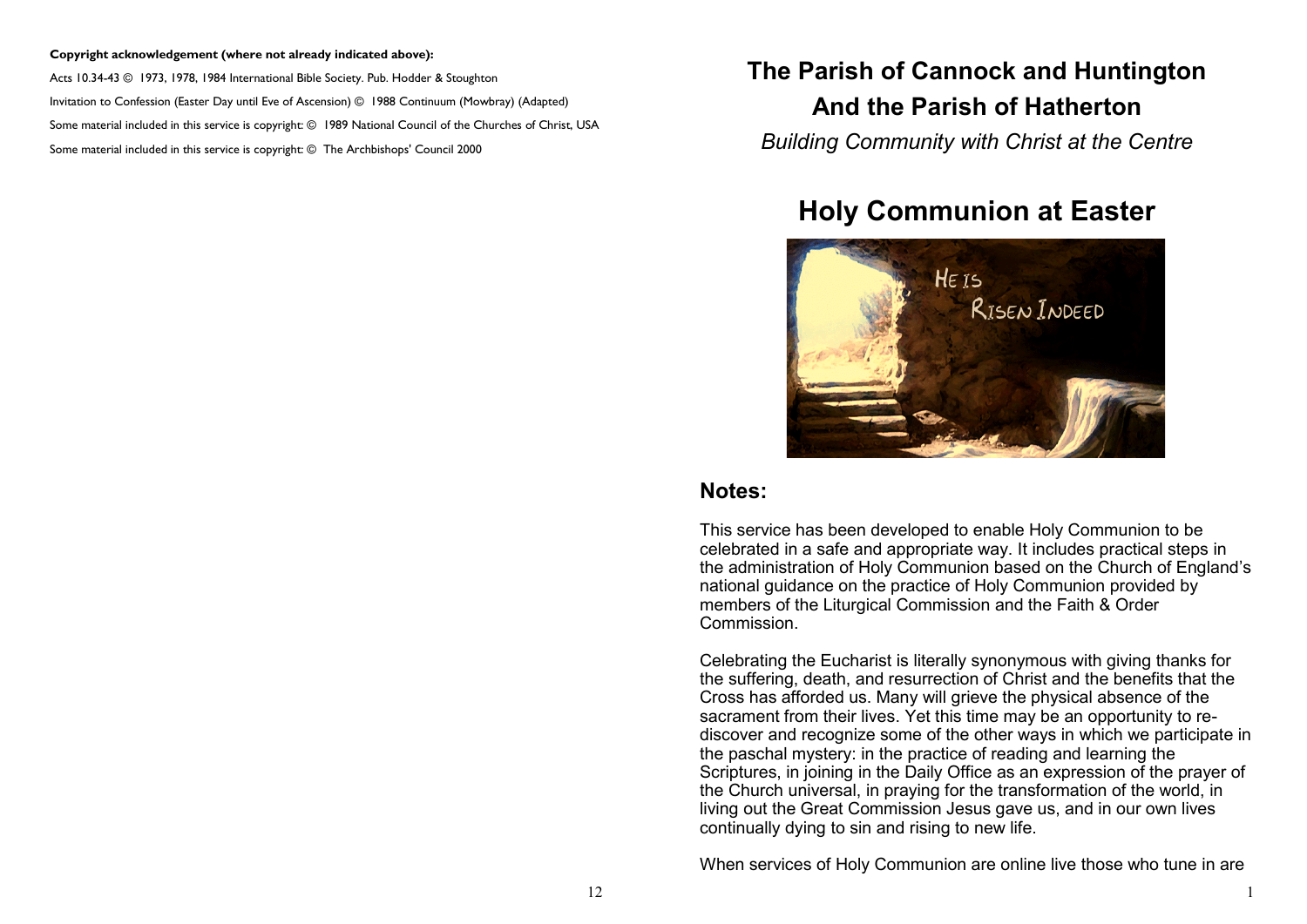participating in a real Eucharistic assembly. Those who participate remotely in this way, but who are unable to be present physically, can practice a form of Spiritual Communion. The term 'Spiritual Communion' has been used historically to describe the means of grace by which a person, prevented for some serious reason from sharing physically in a celebration of the Eucharist, nonetheless shares in the communion of Jesus Christ.

The Book of Common Prayer instructs us that if we offer ourselves in penitence and faith, giving thanks for the redemption won by Christ crucified, we may truly 'eat and drink the Body and Blood of our Saviour Christ', although we cannot receive the sacrament physically in ourselves.

Making a Spiritual Communion is particularly fitting for those who cannot receive the sacrament The act of Spiritual Communion can take place at the point in the service when the participant would normally receive the bread and wine – Prayers have been included for these people within the service after the Priest has received Communion.

In our churches we rejoice in our worship of the living God, and seek to follow him in faith in our daily lives as we build community with Christ at the Centre.

It is our hope that you might encounter the living God as you worship with us today and that in the weeks ahead you may come to know his transforming power.



#### **O God, help me to trust you, help me to know that you are with me, help me to believe that nothing can separate me from your love revealed in Jesus Christ our Lord. Amen.**

The Body of Christ keep you in eternal life

*Those intending to receive say* **Amen**

*Please come up one at a time, as directed and respect social distancing rules. Sanitize your hands at the station at the front and stand to receive the wafer at a distance with your hands outstretched. Then return to your pew using the one way system. Gluten Free wafers are available but please come up after the other have received. Please keep silent while others receive .*

#### **Prayer after Communion**

*Silence is kept. A Post Communion prayer may be said and/or the following :* **Lord we have broken your bread And received your life. By the power of your Spirit Keep us always in your love; through Jesus Christ our Lord. Amen**

#### **Blessing and dismissal**

The God of peace, who brought again from the dead our Lord Jesus, that great shepherd of the sheep, through the blood of the eternal covenant, make you perfect in every good work to do his will, working in you that which is well-pleasing in his sight; and the blessing of God almighty, the Father, the Son, and the Holy Spirit, be among you and remain with you always. **Amen.**

Go in the peace of Christ. Alleluia, Alleluia. **Thanks be to God. Alleluia, Alleluia.**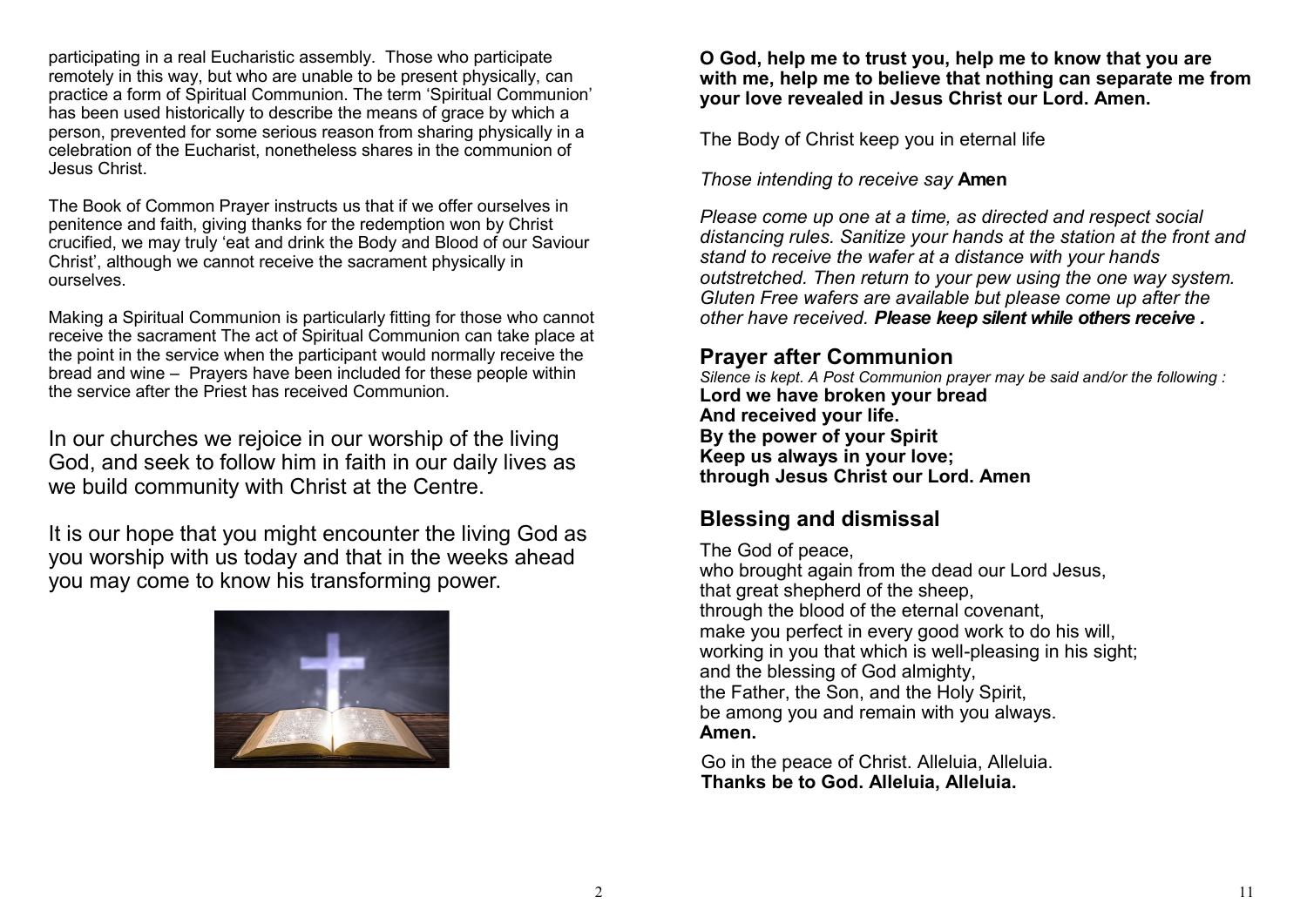### **Breaking of the Bread**

We break this bread to share in the body of Christ.

**Though we are many, we are one body, because we all share in one bread.**

Alleluia. Christ our passover is sacrificed for us. **Therefore let us keep the feast. Alleluia.**

**We do not presume to come to this your table, merciful Lord, trusting in our own righteousness, but in your manifold and great mercies. We are not worthy so much as to gather up the crumbs under your table. But you are the same Lord whose nature is always to have mercy. Grant us therefore, gracious Lord, so to eat the flesh of your dear Son Jesus Christ and to drink his blood, that our sinful bodies may be made clean by his body and our souls washed through his most precious blood, and that we may evermore dwell in him and he in us. Amen.**

God's holy gifts for God's holy people. **Jesus Christ is holy, Jesus Christ is Lord, to the glory of God the Father.**

*The President receives communion then leads those who do not intend to receive Communion and those watching on line in these prayers*

**Lord Jesus Christ, you said to your disciples, 'I am with you always'. Be with me today, as I offer myself to you. Hear my prayers for others and for myself, and keep me in your care. Amen.**

## **The Service**

## **Greeting**

Welcome in the name of Christ. God's grace, mercy and peace be with you **and also with you.**

Alleluia. Christ is risen. **He is risen indeed. Alleluia!**

## **Prayer of preparation**

*Silence is kept.*

**Almighty God,** 

**to whom all hearts are open, all desires known, and from whom no secrets are hidden: cleanse the thoughts of our hearts by the inspiration of your Holy Spirit, that we may perfectly love you, and worthily magnify your holy name; through Christ our Lord. Amen.**

## **Prayers of penitence**

Our Lord Jesus Christ said: The first commandment is this: 'Hear, O Israel, the Lord our God is the only Lord. You shall love the Lord your God with all your heart, with all your soul, with all your mind, and with all your strength.'

The second is this: 'Love your neighbour as yourself.' There is no other commandment greater than these. On these two commandments hang all the law and the prophets. **Amen. Lord, have mercy.**

*Silence is kept as we bring to mind anything that is preventing us from being closer to God*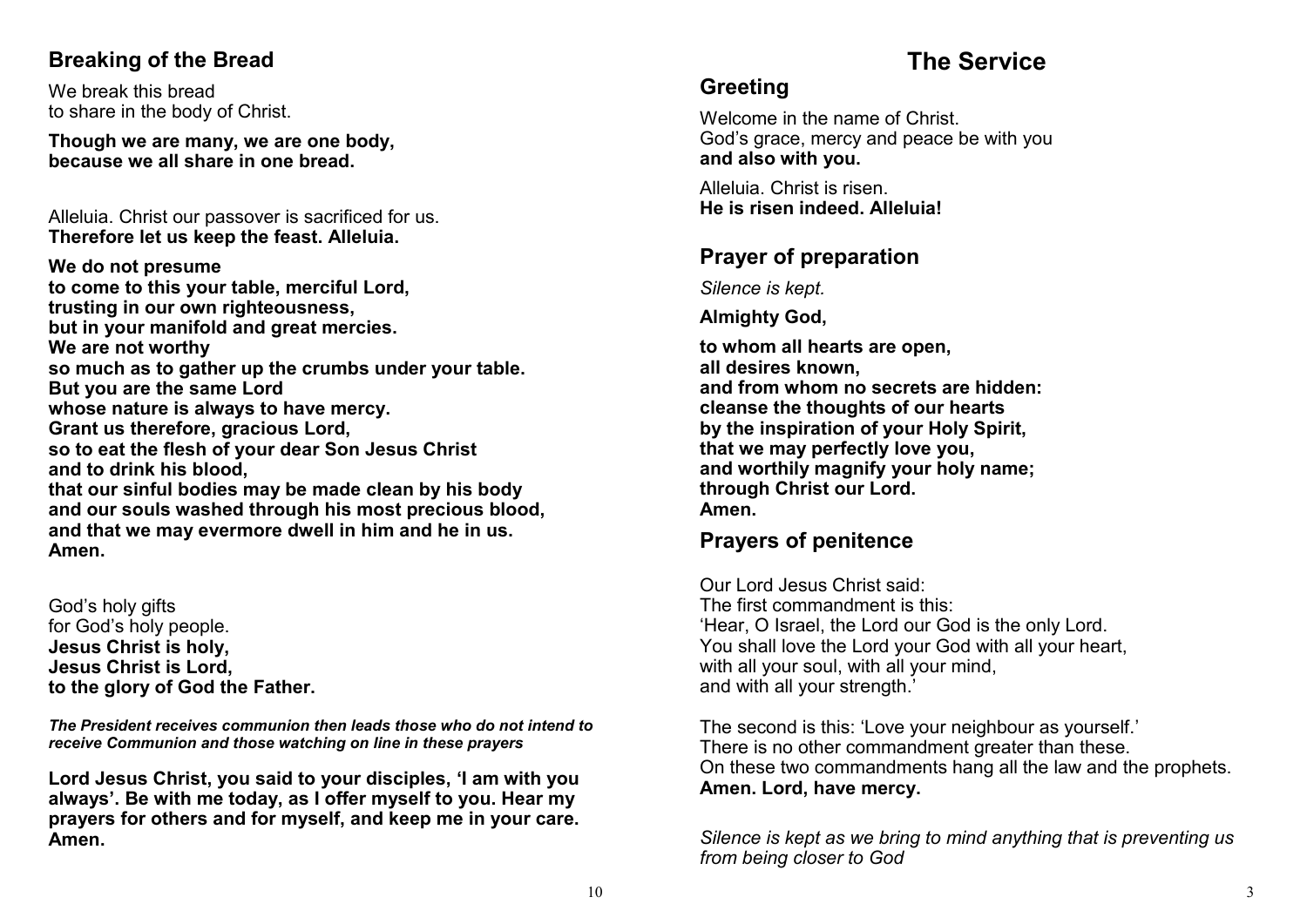Christ our passover lamb has been sacrificed for us. Let us therefore rejoice by putting away all malice and evil and confessing our sins with a sincere and true heart.

**Almighty God, our heavenly Father, we have sinned against you and against our neighbour in thought and word and deed, through negligence, through weakness, through our own deliberate fault. We are truly sorry and repent of all our sins. For the sake of your Son Jesus Christ, who died for us, forgive us all that is past and grant that we may serve you in newness of life to the glory of your name. Amen.** 

Almighty God, who forgives all who truly repent, have mercy upon *you*, pardon and deliver *you* from all *your* sins, confirm and strengthen *you* in all goodness, and keep *you* in life eternal; through Jesus Christ our Lord. **Amen.**

#### **Gloria**

*We stand for the Gloria*

**Glory to God in the highest, and peace to his people on earth.**

**Lord God, heavenly King, almighty God and Father, we worship you, we give you thanks, we praise you for your glory.**

**Lord Jesus Christ, only Son of the Father, Lord God, Lamb of God, you take away the sin of the world:**

At the end of supper, taking the cup of wine, he gave you thanks, and said: Drink this, all of you; this is my blood of the new covenant, which is shed for you for the forgiveness of sins; do this in remembrance of me. **Father, we do this in remembrance of him: his blood is shed for all.**

As we proclaim his death and celebrate his rising in glory, send your Holy Spirit that this bread and this wine may be to us the body and blood of your dear Son. **As we eat and drink these holy gifts make us one in Christ, our risen Lord.**

With your whole Church throughout the world we offer you this sacrifice of praise and lift our voice to join the eternal song of heaven saying:

**Holy, holy, holy Lord, God of power and might, heaven and earth are full of your glory. Hosanna in the highest. Blessed is he who comes in the name of the Lord. Hosanna in the highest.**

As our Saviour taught us, so we pray:

**Our Father in heaven, hallowed be your name, your kingdom come, your will be done, on earth as in heaven. Give us today our daily bread. Forgive us our sins as we forgive those who sin against us. Lead us not into temptation but deliver us from evil. For the kingdom, the power, and the glory are yours now and for ever. Amen.**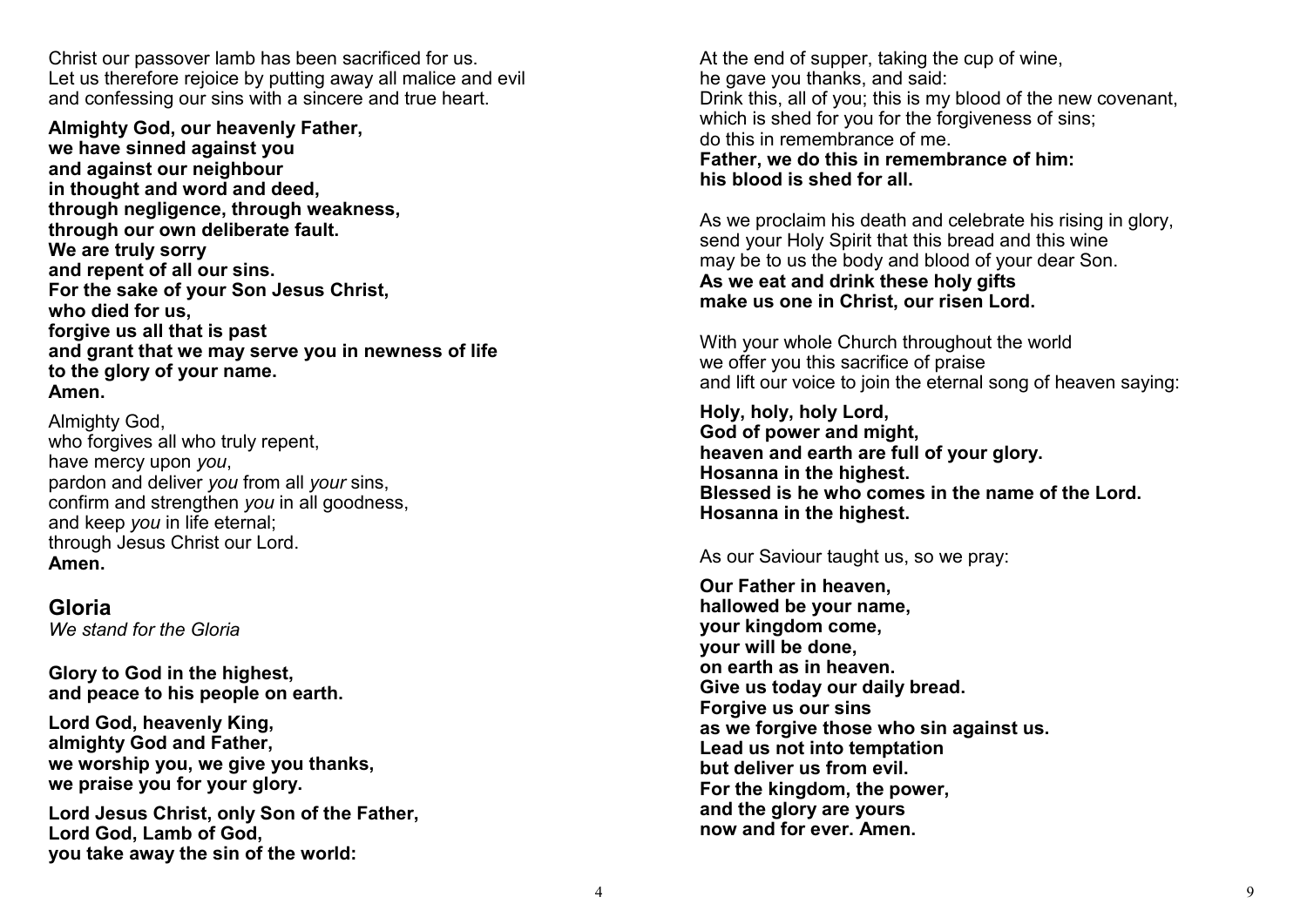## **Preparation of the table**

Pour upon the poverty of our love, and the weakness of our praise, the transforming fire of your presence. **Amen**

#### **The Eucharistic Prayer**

The Lord is here. **His Spirit is with us.**

Lift up your hearts. **We lift them to the Lord.**

Let us give thanks to the Lord our God. **It is right to give thanks and praise.**

It is right to praise you, Father, Lord of all creation; in your love you made us for yourself. When we turned away you did not reject us, but came to meet us in your Son. **You embraced us as your children and welcomed us to sit and eat with you.**

In Christ you shared our life that we might live in him and he in us. **He opened his arms of love upon the cross and made for all the perfect sacrifice for sin.**

On the night he was betrayed, at supper with his friends he took bread, and gave you thanks; he broke it and gave it to them, saying: Take, eat; this is my body which is given for you; do this in remembrance of me. **Father, we do this in remembrance of him: his body is the bread of life.**



**have mercy on us; you are seated at the right hand of the Father: receive our prayer.**

**For you alone are the Holy One, you alone are the Lord, you alone are the Most High, Jesus Christ, with the Holy Spirit, in the glory of God the Father. Amen.**

#### **The Collect**

*The President introduces a time of silent prayer and then says the Collect*

#### **The Liturgy of the Word**

*Please sit*

## **The First Reading**

*At the end of the Old Testament or Epistle readings this response is used:*

This is the word of the Lord.

**Thanks be to God.**

*Please stand for the Gospel reading*

## **Gospel Reading**

Alleluia, alleluia. I am the first and the last, says the Lord, and the living one; I was dead, and behold I am alive for evermore. **Alleluia.**

Hear the Gospel of our Lord Jesus Christ according to *N* **Glory to you, O Lord** *After the Gospel*

This is the Gospel of the Lord

#### **Praise to you, O Christ.**